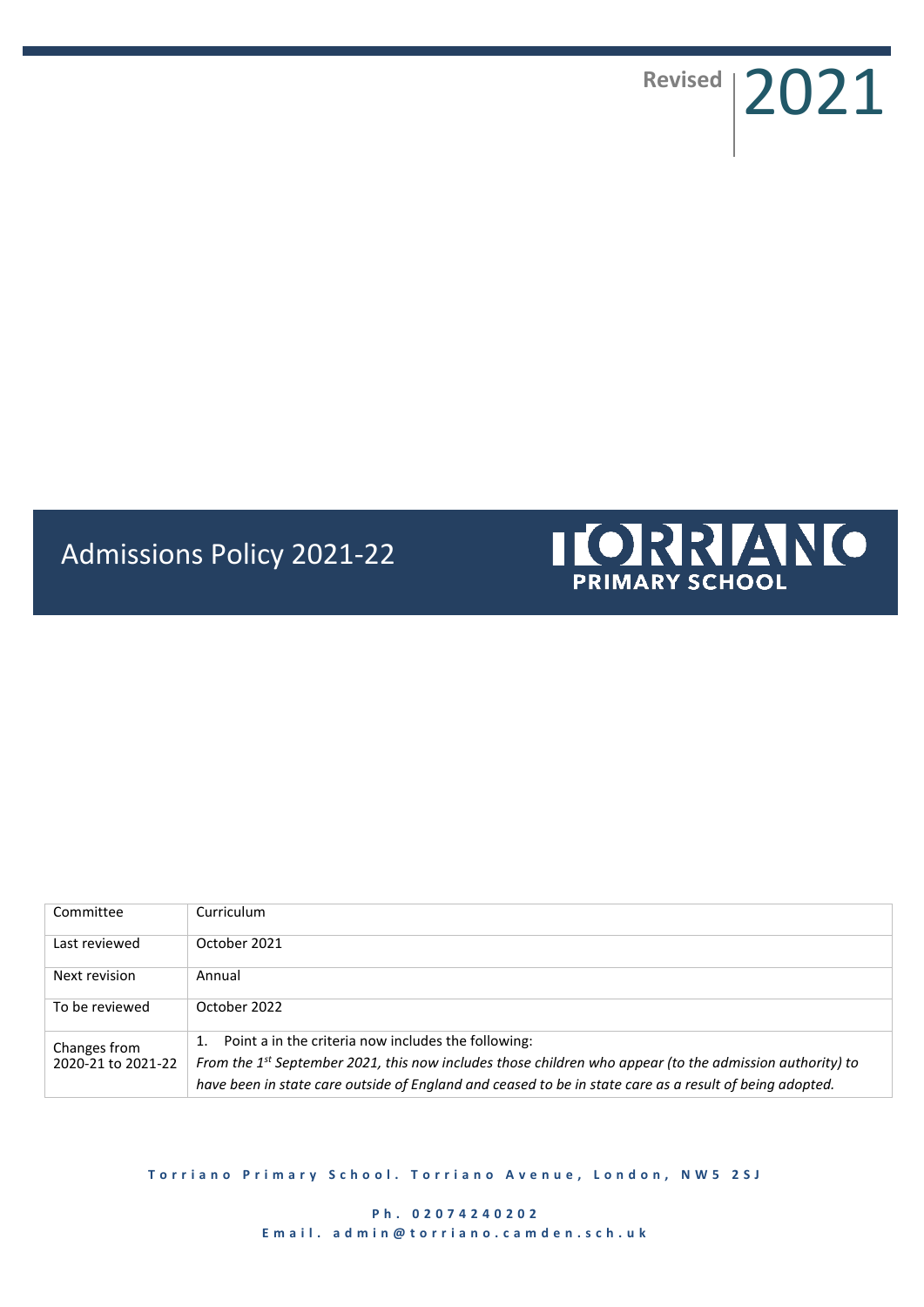## **Introduction**

This policy details Torriano Primary School's admissions procedure.

The *Starting School in Camden* booklet, which outlines all the different Camden schools and provides all the necessary information for completing the application, is available to download at<https://www.camden.gov.uk/school-admissions-general>

#### **Nursery**

There are 39 nursery places available at Torriano Primary School. Nursery admissions are handled internally by the school, abiding by Camden's admissions criteria.

The school currently accepts applications for children eligible for the Department for Education (DFE) and Camden Enhanced Offer (CEO) 30 hours free scheme. All parents and carers are required to complete eligibility forms prior to their child joining Nursery in order to ensure the appropriate funding has been claimed on behalf of the child.

From September 2018, part time and full time places will be offered to parents and an extended hours provision will also be available at a cost (please see supplementary application form for further information regarding pricing, eligibility and extended hours structure).

Nursery places will be offered to children on a full-time basis. In the event of over subscription, places will be offered in descending order using Camden's school admissions criteria:

- a) Looked after children (children in public care) or a child who was previously looked-after but immediately after being looked-after became subject to an adoption, child arrangement or special guardianship order. From the 1<sup>st</sup> September 2021, this now includes those children who appear (to the admission authority) to have been in state care outside of England and ceased to be in state care as a result of being adopted.
- b) Children with a sibling at Torriano Primary School who will still be on roll when they join. Sibling refers to a brother or sister, half brother or sister, adopted brother or sister, step brother or sister, or the child of the parent/carer's partner where the child for whom the place is sought is living in the same family unit at the same address as the sibling. A sibling relation does not apply when the older child will leave before the younger one starts.
- c) Children whom Camden accepts have exceptional medical or social need for a place at the school. There will have to be a clear link between the child's exceptional need and the school in question. Parents/carers will need to submit a case supported by appropriate professional evidence from a doctor, social worker, or similar professional. That evidence will need to support the link between the need and the school.
- d) Children whose parent has been a qualified teacher working at the relevant school for two years or more at the time of application and / or children of a qualified teacher at the relevant school who has been recruited to fill a vacancy for which there is a skill shortage.
- e) Other children, with priority given to those living closest to the school, measured from the home address to the centre of the school. The address given must be the one in which the child normally lives. Distances are measured using a computerised mapping system.

If the year group is at the maximum capacity, children will be added to the waiting list. Please note that the length of time on the waiting list does not take priority over the above criteria. (Please see notes section on page 4 for further information regarding admissions criteria).

The closing date for Nursery applications is the end of February. Places are allocated for Nursery in the April preceding the September start. Please note exact dates for the deadline and offers vary each year, please speak to the school office for further details.

Attendance at Torriano Primary School Nursery does not guarantee admission into Reception. Children who attend Nursery will still need to apply to Camden Admissions for a Reception place.

Children must be living permanently at the address given on their admission form. A proof of address (council tax or utility bill from the last three months) and proof of identity (birth certificate or passport) must be provided with each application form.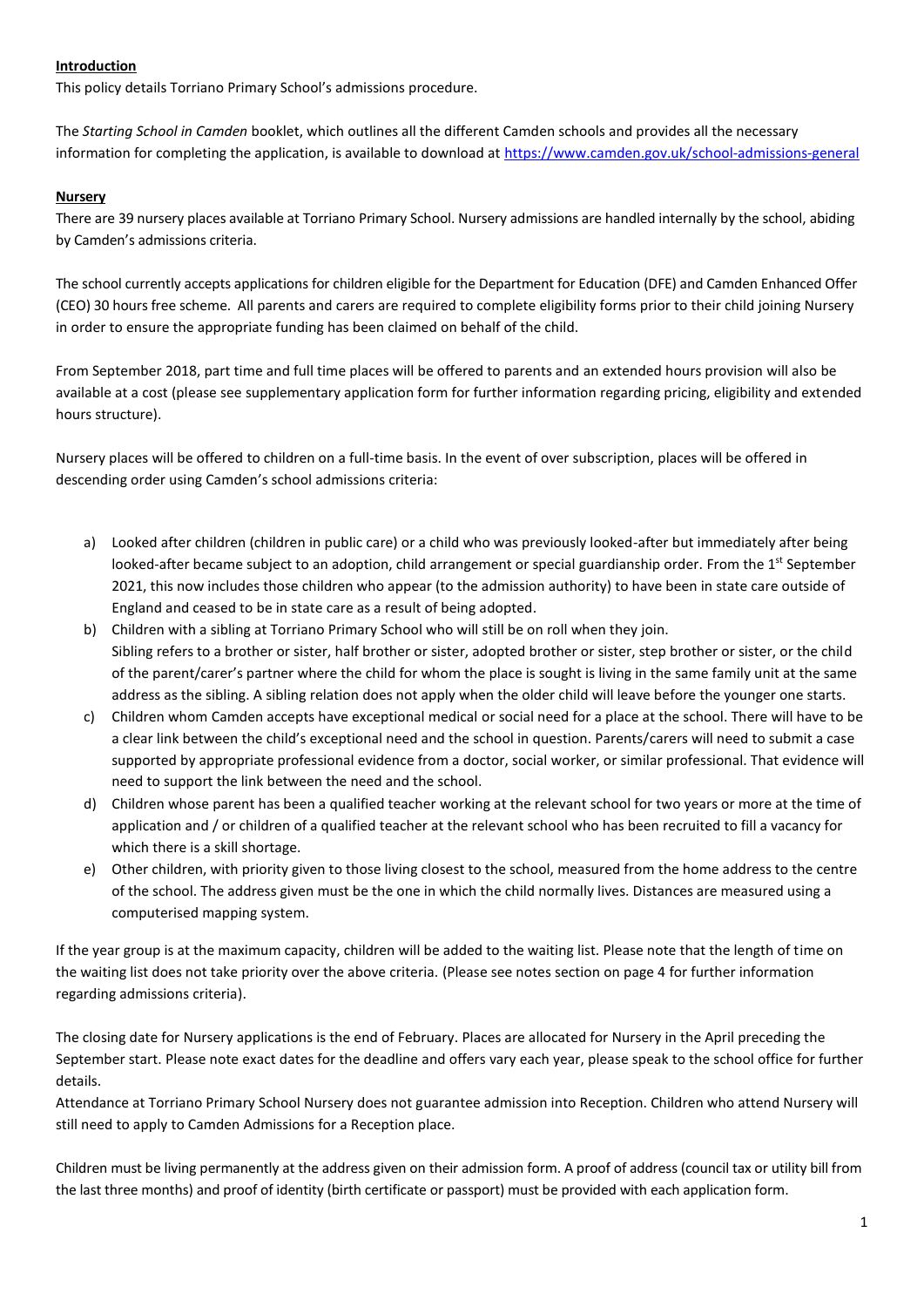Nursery applications are available from the school office or on the school website at: [http://www.torriano.camden.sch.uk/school](http://www.torriano.camden.sch.uk/school-info/admissions/)[info/admissions/](http://www.torriano.camden.sch.uk/school-info/admissions/)

## **Reception**

Admissions into Reception at Torriano are managed by Camden Education Authority. The closing date for Reception applications is during the January preceding the school year in which your child will start school aged 5 years old. Responsibility for Reception admissions is transferred from the Local Authority to the school at the start of the autumn term. Please note the exact dates for the deadline and the transfer vary each year. Visit the local authority's admissions website for further information regarding Reception applications [\(https://www.camden.gov.uk/school-admissions-general\)](https://www.camden.gov.uk/school-admissions-general)

## **Does your child have special educational needs?**

There is a different process if your child has an education, health and care plan. Camden residents, please the SEN team by emailing sen.enquiries@camden.gov.uk or call 020 7974 6500.

#### **Year 1 – Year 6**

There are 2 classes per year group at Torriano Primary School. Each class has 30 children, 1 space per class is reserved for the Language Resource Base. Admissions for Year 1 – Year 6 are handled internally by the school, abiding by Camden's admissions criteria.

In the event of over subscription, places will be offered in descending order using Camden's school admissions criteria:

- a) Looked after children (children in public care) or a child who was previously looked-after but immediately after being looked-after became subject to an adoption, child arrangement or special guardianship order. From the 1<sup>st</sup> September 2021, this now includes those children who appear (to the admission authority) to have been in state care outside of England and ceased to be in state care as a result of being adopted.
- b) Children with a sibling at Torriano Primary School who will still be on roll when they join. Sibling refers to a brother or sister, half brother or sister, adopted brother or sister, step brother or sister, or the child of the parent/carer's partner where the child for whom the place is sought is living in the same family unit at the same address as the sibling. A sibling relation does not apply when the older child will leave before the younger one starts.
- c) Children whom Camden accepts have exceptional medical or social need for a place at the school. There will have to be a clear link between the child's exceptional need and the school in question. Parents/carers will need to submit a case supported by appropriate professional evidence from a doctor, social worker, or similar professional. That evidence will need to support the link between the need and the school.
- d) Children whose parent has been a qualified teacher working at the relevant school for two years or more at the time of application and / or children of a qualified teacher at the relevant school who has been recruited to fill a vacancy for which there is a skill shortage.
- e) Other children, with priority given to those living closest to the school, measured from the home address to the centre of the school. The address given must be the one in which the child normally lives. Distances are measured using a computerised mapping system.

If each year group is at the maximum capacity, children will be added to the waiting list. Please note that the length of time on the waiting list does not take priority over the above criteria. (Please see notes section on page 4 for further information regarding admissions criteria).

In-year applications for Year 1 – Year 6 are accepted throughout the year. Children must be living permanently at the address given on their admission form. A proof of address (council tax or utility bill from the last three months) and proof of identity (birth certificate or passport) must be provided with each application form.

We encourage all prospective parents and carers to visit the school. Open days take place once a term and the dates for these will be published on the school calendar. If you would like to attend an open day, please contact the main office on 0207 424 0202. In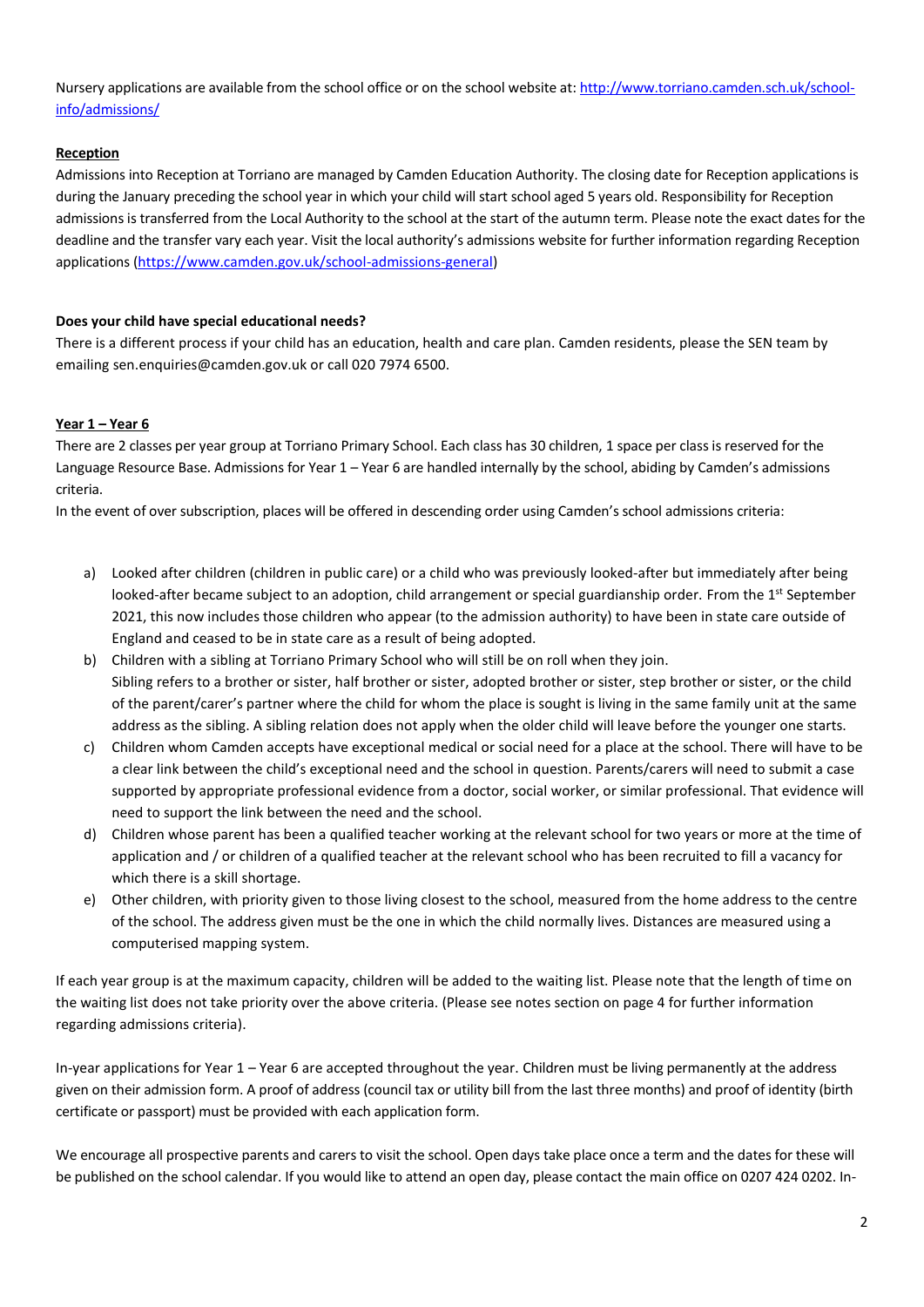year applications are available from the school office or on the school website at [http://www.torriano.camden.sch.uk/school](http://www.torriano.camden.sch.uk/school-info/admissions/)[info/admissions/](http://www.torriano.camden.sch.uk/school-info/admissions/)

#### **Does your child have special educational needs?**

There is a different process if your child has an education, health and care plan. Camden residents, please the SEN team by emailing sen.enquiries@camden.gov.uk or call 020 7974 6500.

## **Language Resource Base**

Many children with Speech and Language and Communication Needs (SLCN), including Specific Language Impairment (SLI) can have their needs met successfully in mainstream schools. A Language Resource Base (LRB) is a specialist provision based within a mainstream school. It is designed for pupils who would benefit from a mainstream placement but require additional opportunities to learn in a specialist environment that can be modified to optimise the child's experience. There is one Language Resource Base in Camden; this is at Torriano Primary School.

Children attending the LRB receive regular, specialist support both within the base and also in their school class. Children will receive support from speech and language therapists, specialist teachers and teaching assistants. This ensures that children and young people can focus on the curriculum and have additional input to address their specific needs.

Pupils identified as having a language or social and communication difficulty will be referred to the SEN LRB panel. Parents/carers of children who have speech and language difficulties are encouraged to make an appointment to visit the Language Resource Base at Torriano in order to discuss the possibility of a placement for their child.

The panel meet three times a year in line with key times for decision of children's placement. Reception entry will be decided in the autumn term in the academic year before the next September. Information is gathered from a range of sources in order to decide whether needs can be met in mainstream school or whether they can be best met through the provision provided by the LRB. The Resource Base has 2 places in each year from nursery to year 6. In the majority of cases children and young people attending the LRB will have an Education Health Care Plan which reflects the need for additional provision that cannot be provided within a mainstream setting. The plan typically specifies that a social and communication difficulty has been identified or a specific language impairment.

#### **Notes:**

1. In order to be given highest priority for admission, a child has to fall within the definition of 'looked-after' in section 22 (1) of the Children Act 1989. As this act applies to England and Wales, a child has to be looked-after by an English or Welsh local authority in order to be given highest priority. Paragraph 1.7 of the Camden School Admissions Code gives equal highest priority to 'previously looked-after children'. Given the definition of a looked-after child, a child will have to have been looked-after by an English or Welsh local authority in order to be considered previously looked-after. Under paragraph 1.7 of the Code, a child has to have been looked after immediately before they were adopted or became a subject to a child arrangement or special guardianship order. Proof of looked-after status will be requested from the relevant local authority.

2. Any offer of a place on the grounds of proximity is conditional on the child being resident at the address provided at the closing date for application. A business address, a childminder's address, or any address other than the child's home will not be accepted. Proof of address will be sought and may be the subject of further investigation.

3. Criterion e) will be used as a 'tie-breaker' should any of the first four criteria be oversubscribed.

4. Children with an education, health and care plan that specifies the placement school will be allocated a place through a separate procedure, in accordance with the special educational needs code of practice.

5. The school and council reserve the right to seek verification of the information parents have given on the application form and to withdraw places if false information has been provided.